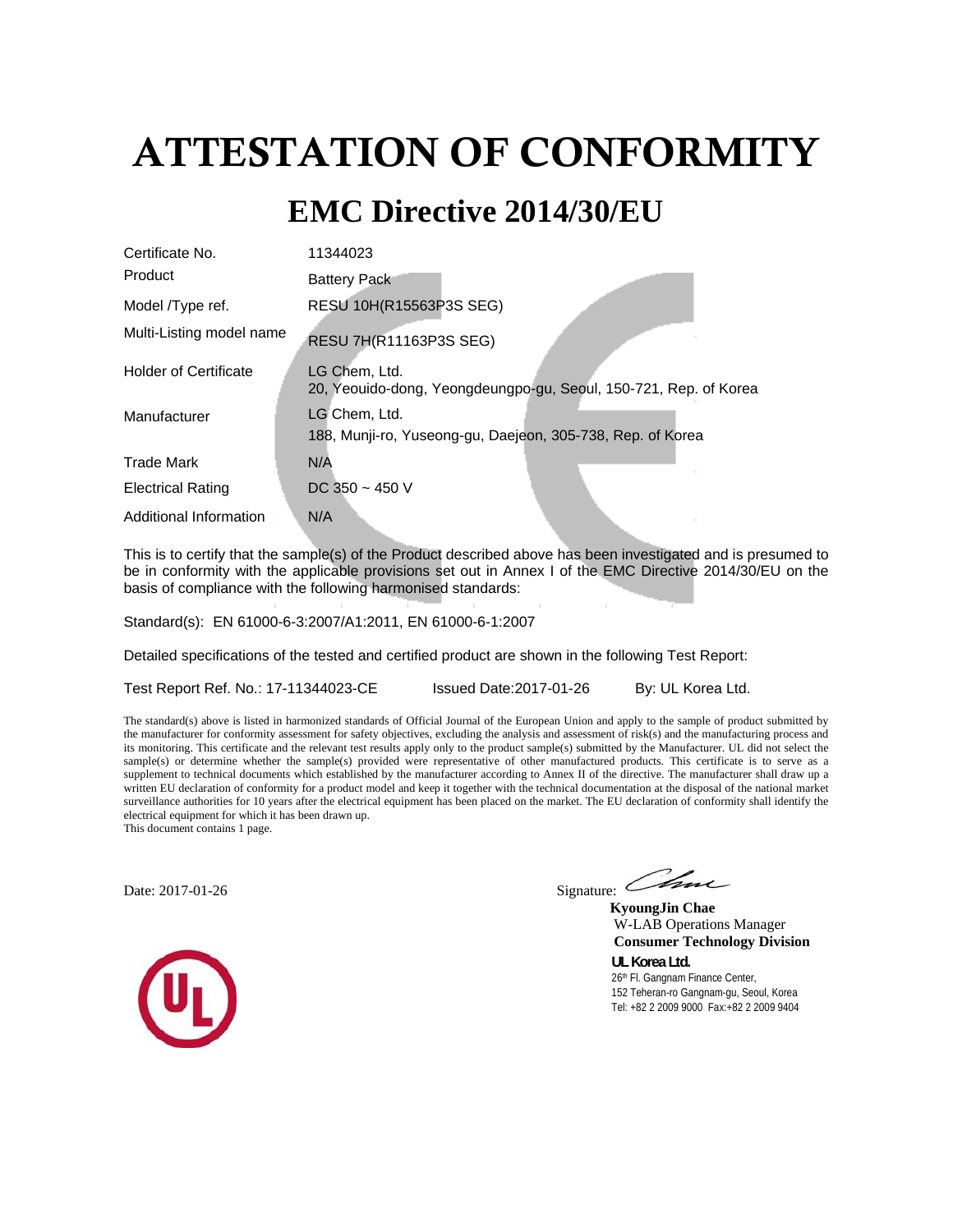

TUV Rheinland Korea Ltd. Mr. HwangHyun No Project Engineer Products/Electrical/BATT E&C Venture Dream Tower 6 41, Digital-ro 31-gil, Guro-gu, Seoul 08375 Rep. of Korea

Date  $: 23.07.2018$ Our ref. : HHN ZOL Your ref.: 386141

#### Ref : R1 TÜV-Mark Approval - local

Type of Equipment : Secondary System, LiNiMnCoO2, as page 0001 Model Designation : See Certificate : R1 50358560 0004 Certificate No. Report No. : 50055056 004

Dear Mr. HwangHyun No,

Please find enclosed certification documents as specified above.

Please forward these originals to the certificate holder.

If you contact our office, please quote our reference above.

We thank you for your cooperation.

The license holder is: LG Chem, Ltd. 128, Yeoui-daero, Yeongdeungpo-gu, Seoul 150-721 Rep. of Korea

With kind regards,

Certification Body

Z Tetsuya Hashimoto

Enclosure

 $CSC$  : +81-6-6355-5400 Tel : +81-6-7656-6888 Fax: +81-6-7668-5777 e-mail: info@jpn.tuv.com www.jpn.tuv.com

テュフ ラインランド ジャパン株式会社 関西テクノロジーセンター (KTAC) **T537-0002** 大阪市東成区深江南1-3-14

カスタマーサービスセンター: 06-6355-5400 Tel: 06-7656-6888 Fax: 06-7668-5777 e-mail: info@jpn.tuv.com www.jpn.tuv.com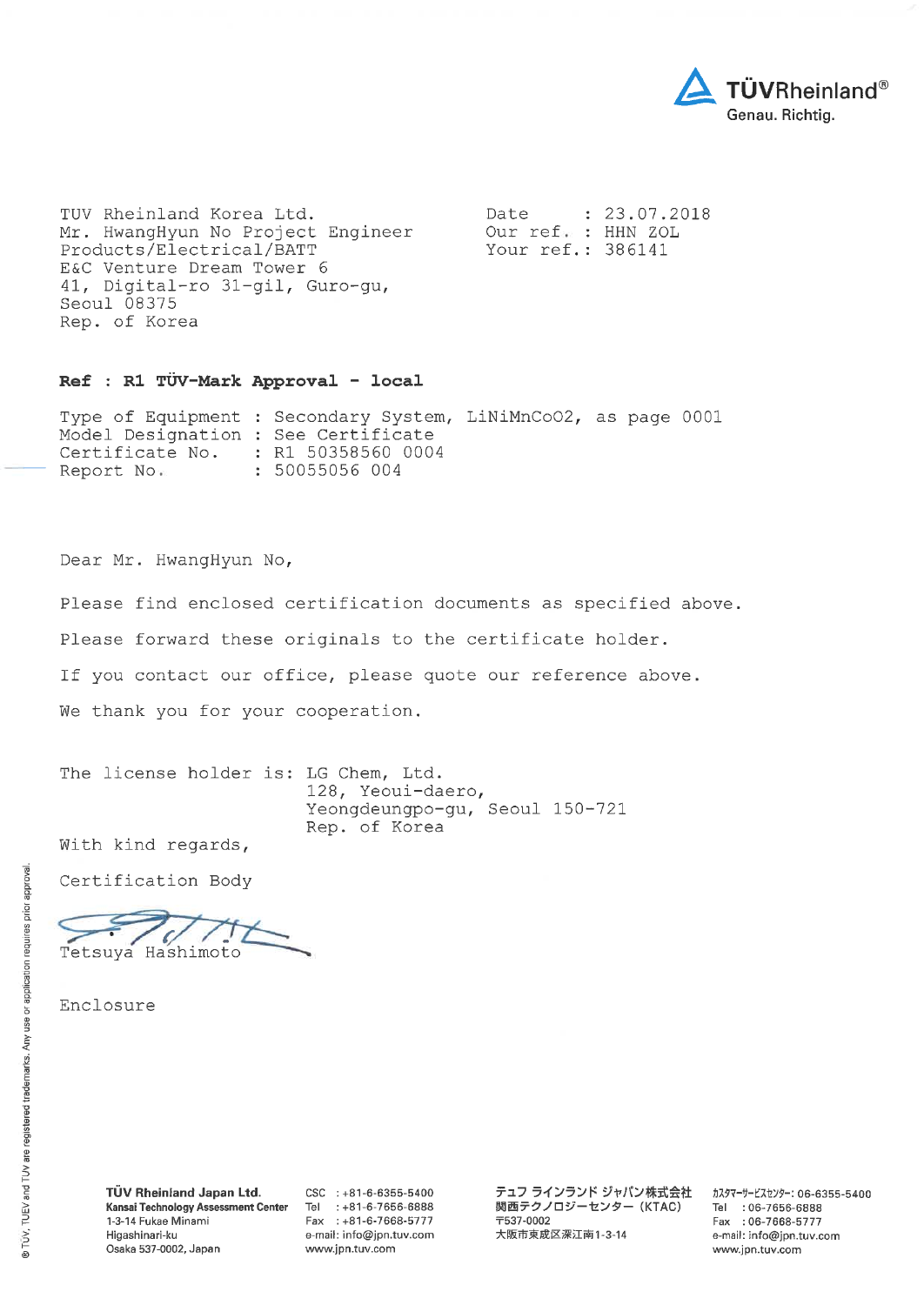

LG Chem, Ltd. Mr. Jaeseung Lee Assistant Manager Quality Management Dept. 128, Yeoui-daero, Yeongdeungpo-gu, Seoul 150-721 Rep. of Korea

 $: 23.07.2018$ Date Our ref. : HHN ZOL Your ref.: 386141

#### Ref : R1 TÜV-Mark Approval - local

Type of Equipment : Secondary System, LiNiMnCoO2, as page 0001 Model Designation : See Certificate : R1 50358560 0004 Certificate No. Report No. : 50055056 004

Dear Mr. Jaeseung Lee,

The above specified technical equipment has been tested and found to be in accordance with the relevant requirements.

Please find enclosed your certificate.

As the photo documentation is the evidence of certification, you need to keep the authorized copy for reference purposes as long as your certificate remains valid and the products are being sold.

If cancellation of the certificate is submitted by 15 November in a given year, no fee will be charged for the following year.

We appreciate your support and would like to offer our assistance in the approval of your future products through our extensive range of technical services. Please feel free to contact us whatever your requirements may be.

With kind regards,

Certification Body

ς Tetsuya Hashimoto

cc: TUV Rheinland Korea Ltd.

Enclosure

TÜV Rheinland Japan Ltd. Kansai Technology Assessment Center 1-3-14 Fukae Minami Higashinari-ku Osaka 537-0002, Japan

 $CSC$  : +81-6-6355-5400 Tel : +81-6-7656-6888 Fax: +81-6-7668-5777 e-mail: info@jpn.tuv.com www.jpn.tuv.com

テュフ ラインランド ジャパン株式会社 関西テクノロジーセンター (KTAC) **T537-0002** 大阪市東成区深江南1-3-14

カスタマーサービスセンター: 06-6355-5400 Tel : 06-7656-6888 Fax: 06-7668-5777 e-mail: info@jpn.tuv.com www.jpn.tuv.com